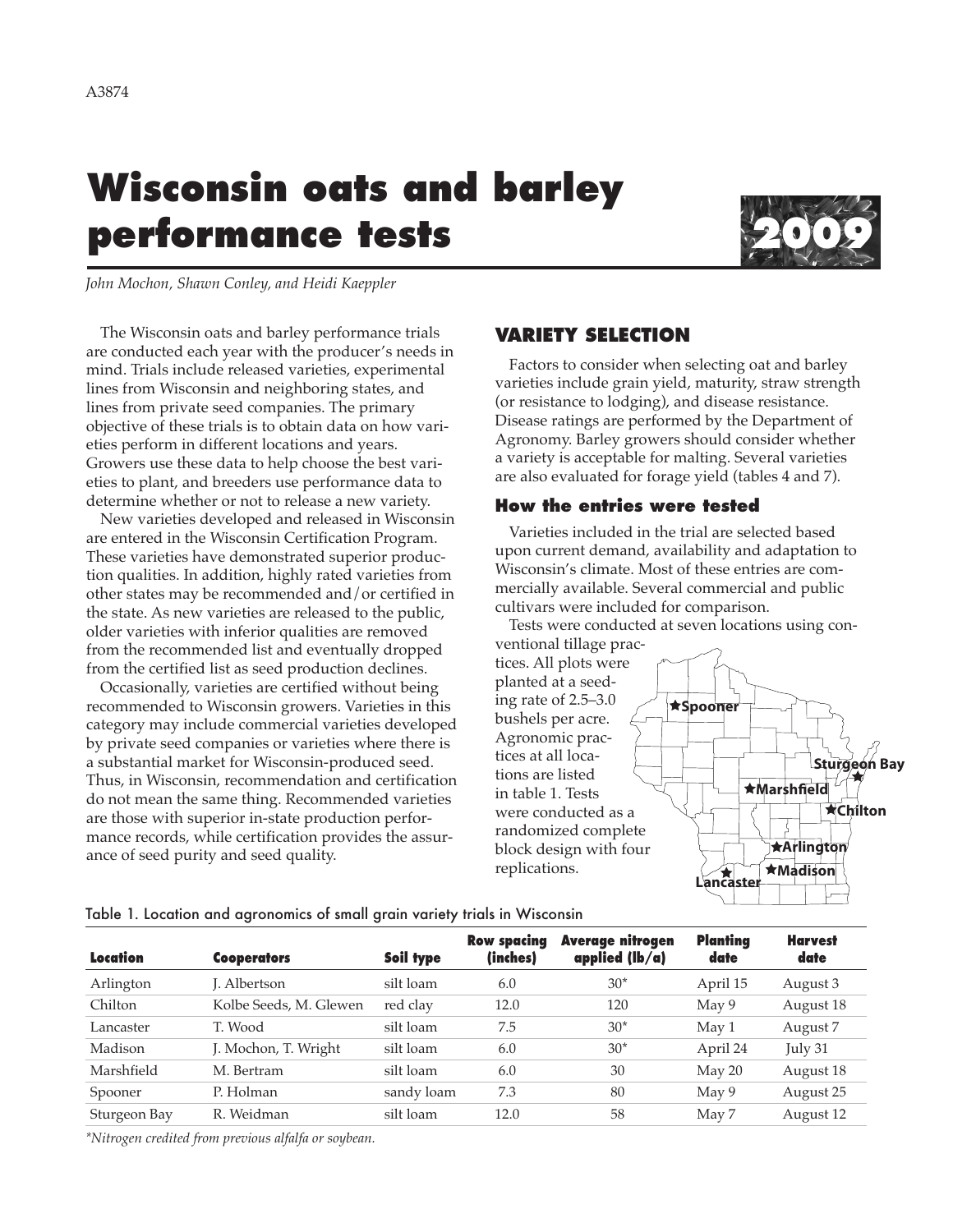## **Growing conditions**

**2008 season.** Oat plantings were considerably delayed due to significant rainfall occurring statewide in March and April. Overall, acreage of oats planted in Wisconsin did not change from 2007; however, an additional 30,000 acres of oat was harvested for grain (190,000 acres). Average statewide oat yield was 62 bushels per acre, down 5 bushels from the previous year. Wisconsin ranked as the secondhighest-producing oat state, up from third in 2007.

Barley yields were 54 bushels per acre (down 3 bushels from 2007). The area of barley harvested increased 7,000 acres to 30,000 acres in 2008.

Reduced yield of oat and barley was likely due to delayed plantings as well as abnormally dry environmental conditions during the grain-fill period for both crops.

**2007 season.** Oat acres in Wisconsin declined 100,000 acres from 2006. Overall there were 270,000 acres planted, and 160,000 acres of oats harvested for grain. Oats yielded 67 bushels per acre, an increase of 4 bushels from 2006. Wisconsin was the third-highestproducing state for oats this year, down from first place in 2006.

Barley yields increased 3 bushels from the previous year to 57 bushels per acre. Area of barley harvested fell 7,000 acres to 23,000 acres in 2007.

*Source: USDA National Agricultural Statistics Service, http://www.nass.usda.gov.*

#### **How performance was measured**

**Yield:** After threshing, grain was weighed and yield was determined using a conversion formula. Yields are reported in bushels (32 and 48 pounds/bushel, respectively for oat and barley) per acre at 8 percent moisture content.

**Lodging:** Lodging is measured in percent. Values are rounded to whole numbers  $(1 = none, 100 = severe)$ .

**Test weight:** Test weights were measured using a Toledo Model 3111 test weighting scale.

## **Licensed varieties**

The Wisconsin Agricultural Experiment Station has granted sole authority to the Wisconsin Crop Improvement Association to issue formal licenses for the production of certified seed of Kewaunee barley; Spooner rye; and Dane, ForagePlus, Gem, and Vista oats. The Wisconsin Alumni Research Foundation has granted sole authority to the Wisconsin Crop Improvement Association to issue formal licenses for

the production of certified seed of Drumlin, Esker, Kame, and Moraine oats. These procedures are intended to reinforce Plant Variety Protection regulations and to generate research and development funds for the Wisconsin small-grain breeding program. These varieties are PVP protected and a license is required for seed production. Each bag of seed will have a special red and white PVP/Licensed Variety tag attached or preprinted on the bag.

#### **Testing agencies**

The small grain variety tests were conducted by the Department of Agronomy, College of Agricultural and Life Sciences in cooperation and with support from the Wisconsin Crop Improvement Association.

# **ADDITIONAL INFORMATION**

Check the following publications for additional information on small grain production and seed availability. All are updated annually.

*Wisconsin winter wheat performance tests* (A3868) —learningstore.uwex.edu

*Pest Management in Wisconsin Field Crops* (A3646) —learningstore.uwex.edu

*The Wisconsin Certified Seed Directory* —www.wisc.edu/wcia

For information on seed availability of public varieties, contact the Wisconsin Crop Improvement Association, 554 Moore Hall, 1575 Linden Drive, Madison, WI 53706, (608) 262-1341, www.wisc.edu/wcia.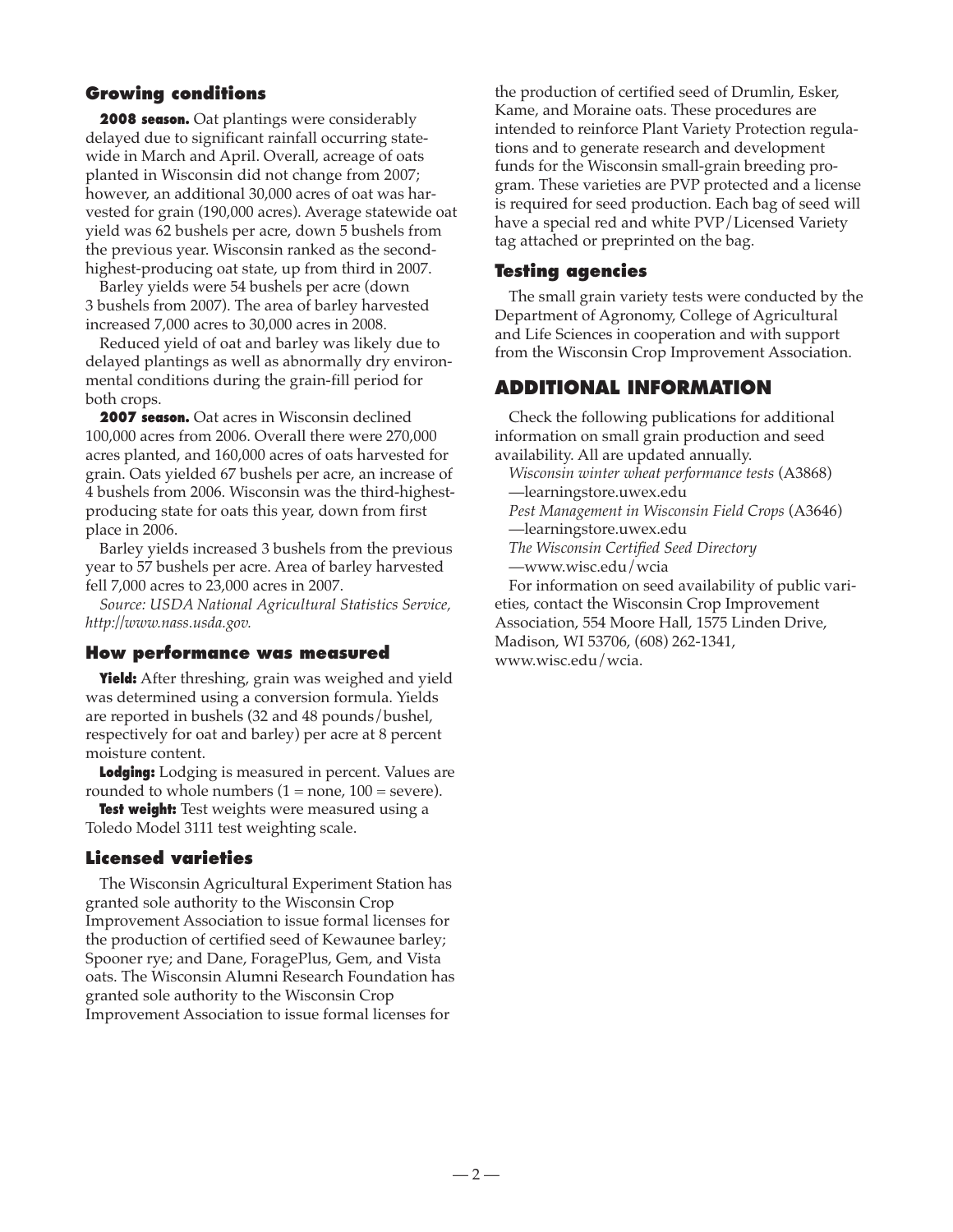#### Table 2. Oat variety descriptions

|                        |                              |                  |                 | <b>Maturity<sup>a</sup></b> |              |                | <b>Test</b>     |                                             |              |              | -Disease resistance <sup>a</sup> ——— |              |                                   |                         |               |
|------------------------|------------------------------|------------------|-----------------|-----------------------------|--------------|----------------|-----------------|---------------------------------------------|--------------|--------------|--------------------------------------|--------------|-----------------------------------|-------------------------|---------------|
| <b>Variety</b>         | <b>Origin</b>                | Year<br>released | Kernel<br>color | (head<br>date)              | Нłр<br>(in.) | Lodging<br>(%) | wł <sup>c</sup> | <b>Kernel Crown Stem</b><br>(lb/bu) protein | rust         | rust         | Sep-                                 |              | toria Smut BYDV <sup>e</sup>      | <b>PVP</b> <sup>f</sup> | Wis.<br>cert. |
|                        | <b>Recommended varieties</b> |                  |                 |                             |              |                |                 |                                             |              |              |                                      |              |                                   |                         |               |
| Baker                  | Iowa                         | 2006             | white           | $6 - 21$                    | 35           | med            | 38.3            | high                                        | IR           | IR           | $\hspace{0.1mm}-\hspace{0.1mm}$      | $\mathbb{R}$ | $\mathbb{R}$                      | yes                     | no            |
| Dane                   | Wisconsin                    | 1990             | yellow          | $6 - 15$                    | 33           | strong         | 37.1            | med                                         | <b>IR</b>    | IR           | S                                    | $\mathbb{R}$ | <b>IR</b>                         | yes                     | yes           |
| Drumlin                | Wisconsin                    | 2003             | yellow          | $6 - 22$                    | 35           | weak           | 37.4            | med                                         | IR           | IR           | $\hspace{0.05cm}$                    | $\mathbb{R}$ | $\mathbb R$                       | yes                     | yes           |
| Esker                  | Wisconsin                    | 2004             | yellow          | $6-19$                      | 34           | med            | 37.7            | med                                         | IR           | <b>IR</b>    | $\hspace{0.05cm}$                    | $\mathbb{R}$ | IR                                | yes                     | yes           |
| Excel                  | Indiana                      | 2006             | white           | $6 - 17$                    | 34           | med            | 39.4            | med                                         | <b>IR</b>    | S            | $\hspace{0.05cm}$                    | $\mathbb{R}$ | IR                                | ves                     | no            |
| Kame                   | Wisconsin                    | 2005             | yellow          | $6 - 17$                    | 32           | med            | 36.5            | med                                         | $\mathbb{R}$ | <b>IR</b>    | $\qquad \qquad$                      | $\mathbb{R}$ | $\ensuremath{\mathsf{MR}}\xspace$ | yes                     | yes           |
| Moraine                | Wisconsin                    | 2001             | yellow          | $6 - 18$                    | 36           | weak           | 38.3            | med                                         | $\mathbb{R}$ | <b>IR</b>    |                                      | $\mathbb{R}$ | MR                                | yes                     | yes           |
| Vista                  | Wisconsin                    | 1999             | yellow          | $6 - 22$                    | 38           | weak           | 36.9            | low                                         | $\mathbb{R}$ | $\mathbb{R}$ | $\qquad \qquad$                      | $\mathbb{R}$ | MR                                | yes                     | yes           |
| <b>Other varieties</b> |                              |                  |                 |                             |              |                |                 |                                             |              |              |                                      |              |                                   |                         |               |
| Gem                    | Wisconsin                    | 1996             | vellow          | late                        | med          | weak           | high            | med                                         | IR           | $\mathbb{R}$ | $\hspace{0.05cm}$                    | MR           | $\mathbb{R}$                      | yes                     | yes           |
| Leonard                | Minnesota                    | 2003             | yellow          | late                        | tall         | med            | med             | med                                         | <b>IR</b>    | S            | $\hspace{0.05cm}$                    | $\mathbb{R}$ | $\mathbb R$                       | yes                     | no            |
| Ogle                   | Illinois                     | 1981             | yellow          | med                         | med          | strong         | high            | low                                         | MR           | S            | S                                    | S            | IR                                | no                      | yes           |
| Richard                | Minnesota                    | 2000             | yellow          | late                        | tall         | strong         | high            | med                                         | <b>IR</b>    | S            | $\hspace{0.05cm}$                    | <b>IR</b>    | <b>IR</b>                         | yes                     | yes           |
| Robust                 | Indiana                      | 2006             | white           | late                        | med          | strong         | high            | med                                         | $\mathbb{R}$ | S            | $\overbrace{\phantom{12333}}$        | MR           | $\mathbb{R}$                      | ves                     | no            |
| Sesqui                 | Minnesota                    | 2001             | yellow          | late                        | tall         | med            | high            | med                                         | MR           | S            | $\hspace{0.05cm}$                    | $\mathbb{R}$ | IR                                | yes                     | no            |
| Wabasha                | Minnesota                    | 2001             | white           | late                        | tall         | med            | high            | med                                         | MR           | S            | $\hspace{0.05cm}$                    | $\mathbb{R}$ | MR                                | yes                     | yes           |
| Winona                 | Minnesota                    | 2005             | vellow          | early                       | med          | strong         | high            | med                                         | $\mathbb{R}$ |              |                                      | $\mathbb{R}$ | <b>IR</b>                         | no                      | no            |

**•OAT•**

*aMaturity (month-day) as indicated by heading date in 17 Wisconsin tests conducted 2006–2008.*

*Varieties with generalized ratings indicate the following: early = before June 18, med = June 18–21, late = after June 21.*

*bHeight (inches) at maturity in 21 Wisconsin tests conducted 2006–2008.*

*Varieties with generalized ratings indicate the following: short = <33 inches, med = 33–38 inches, tall = >38 inches.*

*cTest weight (pounds/bushel) in 21 Wisconsin tests conducted 2006–2008.*

*Varieties with generalized ratings indicate the following: low = <33 lb/bu, med = 33–35 lb/bu, high = >35 lb/bu.*

*dDisease resistance: R = excellent resistance, IR = intermediate or very good resistance, MR = moderate or good resistance, S = susceptible or poor resistance.*

*eBYDV=Barley yellow dwarf virus or red leaf disease.*

*<sup>f</sup> PVP = Plant variety protection. A "yes" indicates that the variety cannot be reproduced and sold as seed by variety name without certification.*

*— = information not available.*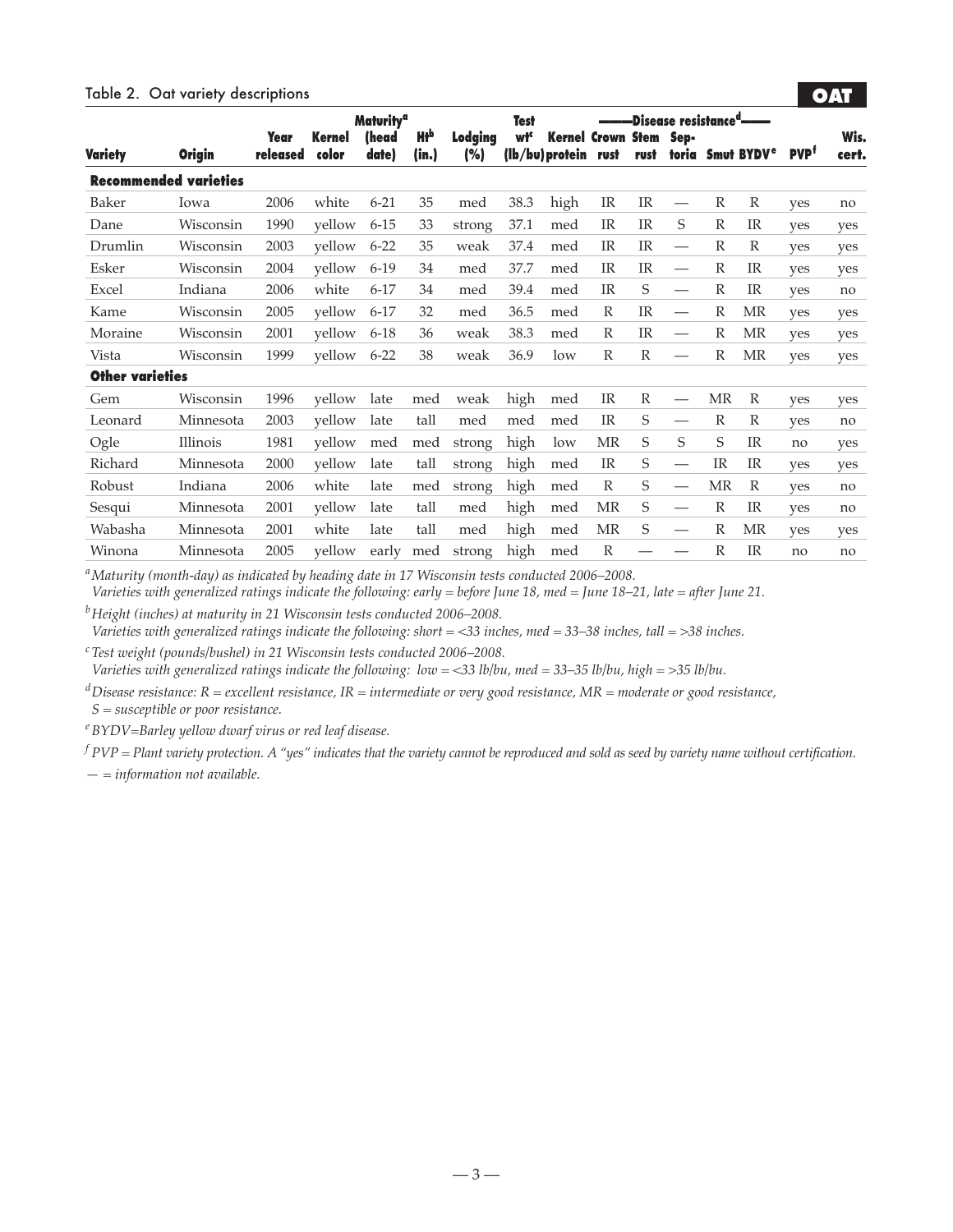|                           |                | - Southern Wisconsin |                             |        | - Northern Wisconsin ·  |                   |                |                     |  |
|---------------------------|----------------|----------------------|-----------------------------|--------|-------------------------|-------------------|----------------|---------------------|--|
| <b>Variety</b>            | <b>Mean</b>    |                      | Arlington Lancaster Madison |        | <b>Chilton</b>          | <b>Marshfield</b> | <b>Spooner</b> | <b>Sturgeon Bay</b> |  |
| 2008 YIELDS               |                |                      |                             |        | $-2008$ yields $(bu/a)$ |                   |                |                     |  |
| <b>Early maturing</b>     |                |                      |                             |        |                         |                   |                |                     |  |
| Dane                      | 91             | 109                  | 71                          | 111    | $86*$                   | 96                | 44             | 117                 |  |
| Kame                      | 100            | $127*$               | 83                          | 120    | $89*$                   | 106               | 53             | 121                 |  |
| Moraine                   | 99             | 105                  | 93*                         | 130    | $86*$                   | 103               | 48             | $126*$              |  |
| Excel                     | $111*$         | $137*$               | 90                          | $141*$ | $96*$                   | $114*$            | $65*$          | $136*$              |  |
| <b>Midseason</b>          |                |                      |                             |        |                         |                   |                |                     |  |
| Esker                     | 102            | $124*$               | 91                          | 126    | $83*$                   | 111               | 47             | $134*$              |  |
| Ogle                      | 104            | 122                  | 91                          | 133    | $83*$                   | 102               | $65*$          | $130*$              |  |
| <b>Mid to late-season</b> |                |                      |                             |        |                         |                   |                |                     |  |
| Baker                     | $112*$         | $133*$               | $101*$                      | $146*$ | $87*$                   | 111               | $67*$          | $136*$              |  |
| Drumlin                   | $113*$         | $132*$               | $104*$                      | $157*$ | 75                      | $125*$            | $62*$          | $139*$              |  |
| Gem                       | 97             | 112                  | 92                          | 134    | 71                      | 101               | $56*$          | 116                 |  |
| Robust                    | 100            | 111                  | 84                          | $141*$ | $88^{\star}$            | 95                | $59*$          | 123                 |  |
| Vista                     | 102            | 112                  | $107*$                      | $138*$ | $84*$                   | 92                | 54             | $127*$              |  |
| Mean                      | 103            | 120                  | 92                          | 134    | 84                      | 105               | 56             | 128                 |  |
| LSD $(0.05)^a$            | $\mathbf 5$    | 13                   | $14\,$                      | 19     | 17                      | 12                | 12             | 15                  |  |
| <b>HISTORIC YIELDS</b>    |                |                      |                             |        | $-2006 - 2008$          |                   |                |                     |  |
| <b>Early maturing</b>     |                |                      |                             |        |                         |                   |                |                     |  |
| Dane                      | 97             | 120                  | 79                          | 111    | 72                      | 113               | $68*$          | 117                 |  |
| Kame                      | 102            | $142*$               | 85                          | 128    | $79*$                   | 102               | $68*$          | 111                 |  |
| Moraine                   | 101            | 113                  | 94*                         | 128    | $79*$                   | 112               | 63             | 117                 |  |
| Excel                     | 108            | $145*$               | 90                          | $134*$ | $80*$                   | 114               | $73*$          | 120                 |  |
| <b>Midseason</b>          |                |                      |                             |        |                         |                   |                |                     |  |
| Esker                     | $112*$         | $139*$               | $102*$                      | 131    | $80^{\star}$            | $123*$            | $70*$          | $137*$              |  |
| Ogle                      | 107            | 131                  | $95*$                       | $139*$ | $80*$                   | 106               | $74*$          | 125                 |  |
| <b>Mid to late-season</b> |                |                      |                             |        |                         |                   |                |                     |  |
| Baker                     | $112*$         | 137                  | $100*$                      | $146*$ | $82*$                   | 108               | $70*$          | $141*$              |  |
| Drumlin                   | $114*$         | 135                  | 98*                         | $143*$ | $81^{\star}$            | $125*$            | $74*$          | $143*$              |  |
| Gem                       | 99             | 128                  | 75                          | $141*$ | 55                      | 110               | 61             | 123                 |  |
| Robust                    | 106            | 133                  | 85                          | $135*$ | $86*$                   | 109               | $68*$          | 129                 |  |
| Vista                     | 104            | 119                  | $102*$                      | $143*$ | 76                      | 94                | $66*$          | 130                 |  |
| Mean                      | 106            | 131                  | 91                          | 134    | 77                      | 111               | 69             | 126                 |  |
| LSD $(0.05)^a$            | $\overline{4}$ | 7                    | 9                           | 14     | 9                       | 9                 | $\,8\,$        | 11                  |  |

**• OAT** Table 3. Oat variety grain yield comparisons in Wisconsin

*\*Varieties not significantly different from the highest yielding variety in the trial.*

*<sup>a</sup> The LSD (least significant difference) figures listed under the yield columns are a statistical measure of variation within the trial. If the difference in yield of two varieties is equal to or greater than LSD, the yields are significantly different. If the difference is less than the LSD, the yield difference may have been due to environmental factors.*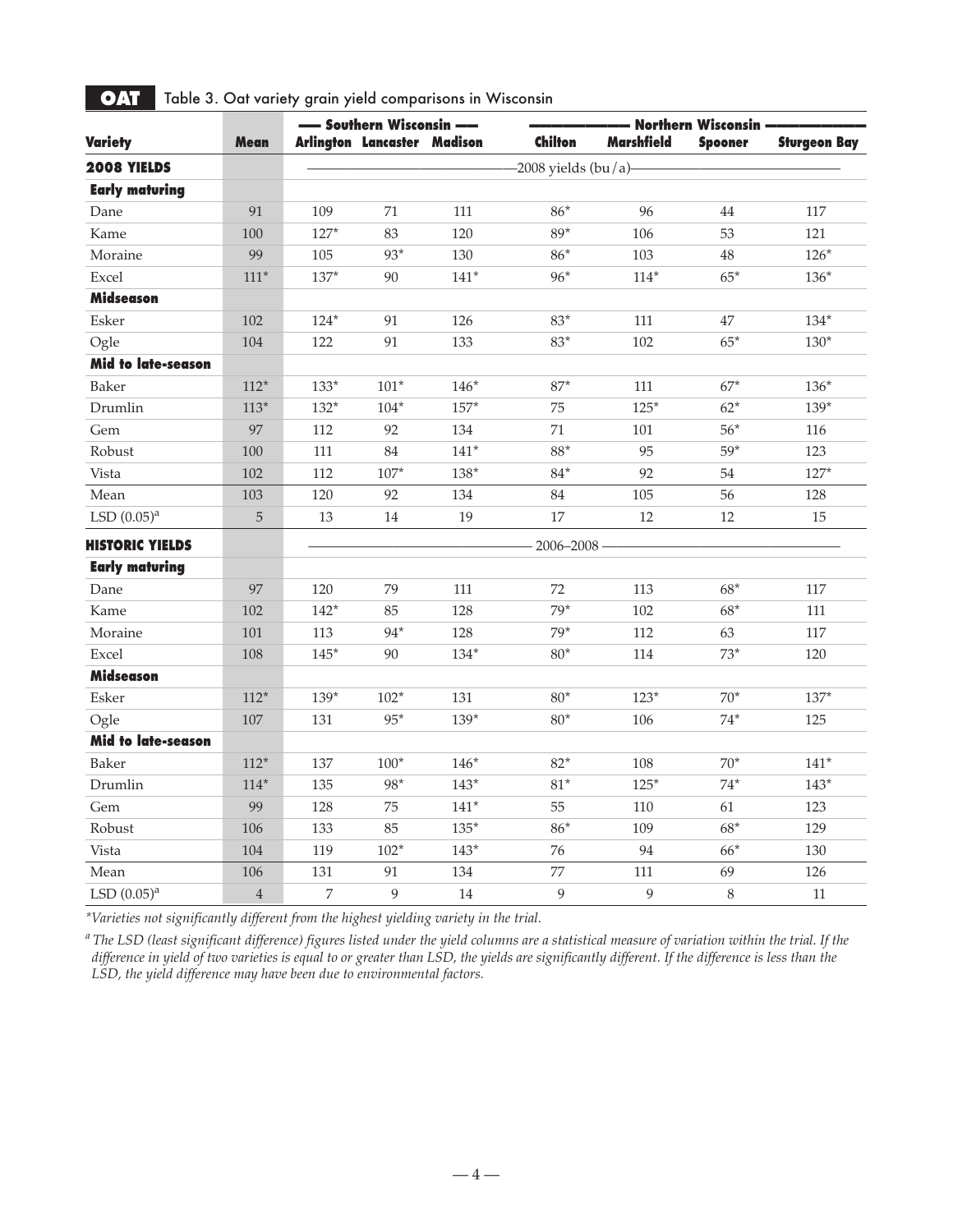|  |  | Table 4. Forage dry matter yield of spring oat varieties harvested at late boot/early heading |  |  |
|--|--|-----------------------------------------------------------------------------------------------|--|--|
|  |  |                                                                                               |  |  |

| <b>Variety</b> | Madison | <b>Arlington</b> Mean |      | <b>Harvest</b><br>date (June) | <b>Crude</b><br>protein (%) | <b>RFQ<sup>a</sup></b> | <b>Yield</b><br>(t/a) | <b>Harvest</b><br>date (June) |
|----------------|---------|-----------------------|------|-------------------------------|-----------------------------|------------------------|-----------------------|-------------------------------|
|                |         |                       |      |                               |                             | $-2005-2007$ $-$       |                       | $-2006-2008$ $-$              |
| Baker          | 1.66    | 1.87                  | 1.76 | 17                            | 13.3                        | $153.4*$               | 1.56                  | 13                            |
| Dane           | 1.08    | 1.19                  | 1.14 | 13                            | $14.2*$                     | 146.0                  | 1.14                  | 8                             |
| Drumlin        | 1.98    | 1.77                  | 1.88 | 19                            | 13.2                        | 146.7                  | 1.71                  | 15                            |
| Esker          | 1.19    | 1.49                  | 1.34 | 16                            | $13.8*$                     | 141.2                  | 1.43                  | 12                            |
| Excel          | 1.47    | 1.56                  | 1.51 | 16                            | 13.1                        | 141.8                  | 1.32                  | 12                            |
| ForagePlus     | 2.51    | 3.16                  | 2.83 | 27                            | 11.8                        | 136.1                  | 2.31                  | 23                            |
| Gem            | 1.88    | 1.59                  | 1.74 | 18                            | $14.0*$                     | 140.9                  | 1.87                  | 16                            |
| Kame           | 1.18    | 1.29                  | 1.24 | 14                            | $13.9*$                     | $152.5*$               | 1.19                  | 10                            |
| Moraine        | 0.98    | 1.28                  | 1.13 | 14                            | $13.6*$                     | $148.3*$               | 1.19                  | 11                            |
| Ogle           | 1.20    | 1.43                  | 1.32 | 15                            | $14.0*$                     | $150.9*$               | 1.29                  | 12                            |
| Robust         | 2.06    | 1.85                  | 1.95 | 19                            | 12.5                        | 140.5                  | 1.69                  | 15                            |
| Vista          | 2.19    | 2.11                  | 2.15 | 20                            | 12.2                        | 137.1                  | 1.88                  | 16                            |
| LSD(0.05)      | 0.24    | 0.32                  | 0.2  |                               | 0.64                        | 5.8                    | 0.12                  |                               |

*\*Varieties not significantly different from highest yielding variety in the trial.*

*aRFQ = Relative feed quality. Relative feed quality can be used to make comparisons among varieties listed in this table, but should not be used to compare with other crops such as alfalfa.*

#### Table 5. Barley variety descriptions

|                              |               |                  |        |         |                             |                                 |                                |                 |                          |             |    |                                                                           |              | .   |                     |
|------------------------------|---------------|------------------|--------|---------|-----------------------------|---------------------------------|--------------------------------|-----------------|--------------------------|-------------|----|---------------------------------------------------------------------------|--------------|-----|---------------------|
|                              |               |                  |        |         | <b>Maturity<sup>a</sup></b> |                                 |                                | <b>Test</b>     |                          |             |    | -Disease resistance <sup>e</sup> ———                                      |              |     |                     |
| <b>Variety</b>               | <b>Origin</b> | Year<br>released | Awns   | Quality | (head<br>date)              | <b>Ht</b> <sub>p</sub><br>(in.) | Lodaina <sup>c</sup><br>$(\%)$ | wt <sup>a</sup> | (lb/bu) rust             | rust        |    | <b>Crown Stem Loose Powd. Spot</b><br>smut mildew blotch PVP <sup>f</sup> |              |     | <b>Wis</b><br>cert. |
| <b>Recommended varieties</b> |               |                  |        |         |                             |                                 |                                |                 |                          |             |    |                                                                           |              |     |                     |
| Drummond                     | N. Dakota     | 2001             | smooth | malt    | $6 - 15$                    | 29                              | strong                         | 46              |                          | R           | S  | ΜR                                                                        | R            | yes | no                  |
| Hazen                        | N. Dakota     | 1984             | smooth | feed    | $6 - 16$                    | 31                              | med                            | 45              | S                        | S           | S  | MR                                                                        | R            | no  | yes                 |
| Kewaunee                     | Wisconsin     | 1997             | smooth | feed    | $6 - 15$                    | 31                              | med                            | 45              | R                        | R           |    | IR                                                                        | $\mathbb{R}$ | yes | yes                 |
| Robust                       | Minnesota     | 1983             | smooth | malt    | $6 - 16$                    | 31                              | med                            | 46              | S                        | $_{\rm IR}$ | S  | S                                                                         | R            | yes | no                  |
| Stander                      | Minnesota     | 1993             | smooth | feed    | $6 - 15$                    | 29                              | strong                         | 46              |                          | R           | S  | S                                                                         | $\mathbb{R}$ | yes | $no^{\dagger}$      |
| <b>Other varieties</b>       |               |                  |        |         |                             |                                 |                                |                 |                          |             |    |                                                                           |              |     |                     |
| Bounty                       | Canada        | 1989             | smooth | feed    | med                         | med                             | med                            | med             | MR                       | MR          | -S | R                                                                         | S            | ves | no                  |
| Chilton                      | Wisconsin     | 1990             | smooth | feed    | med                         | med                             | med                            | high            | $\mathbb{R}$             | R           |    | $\mathbb{R}$                                                              | $\mathbb{R}$ | yes | no                  |
| Excel                        | Minnesota     | 1990             | smooth | malt    | early                       | med                             | med                            | med             | S                        | R           | S  | S                                                                         | R            | ves | no                  |
| Lacey                        | Minnesota     | 2000             | smooth | malt    | early                       | med                             | med                            | high            | $\overline{\phantom{m}}$ | R           | S  | $\hspace{0.05cm}$                                                         | R            | yes | yes                 |
| <b>MNBrite</b>               | Minnesota     | 1998             | smooth |         | early                       | med                             | med                            | med             | $\mathbb{R}$             | R           | S  | S                                                                         | $\mathbb{R}$ | yes | no                  |

**BARLEY** 

**•OAT•**

*a Maturity (month-day) as indicated by heading date in 17 Wisconsin tests conducted 2006–2008. Varieties with generalized ratings indicate the following: early = before June 21, med = June 21–25, late = after June 25.*

*b Height (inches) at maturity in 20 Wisconsin tests conducted 2006–2008. Varieties with generalized ratings were included in other tests and indicate the following: short = <30 inches, med = 30–36 inches, tall = >36 inches.*

*c Lodging: strong = <15%, med = 15–35%, weak = >35%.*

*d Test weight (pounds/bushel) in 20 Wisconsin tests conducted 2006–2008. Varieties with generalized ratings were included in other tests and indicate the following: low = <42 lb/bu, med = 42–46 lb/bu, high = >46 lb/bu.*

*dDisease resistance: R = excellent resistance, IR = intermediate or very good resistance, MR = moderate or good resistance, S = susceptible or poor resistance.*

*<sup>f</sup> PVP = Plant variety protection. A "yes" indicates that the variety cannot be reproduced and sold as seed by variety name without certification. — = Information not available.*